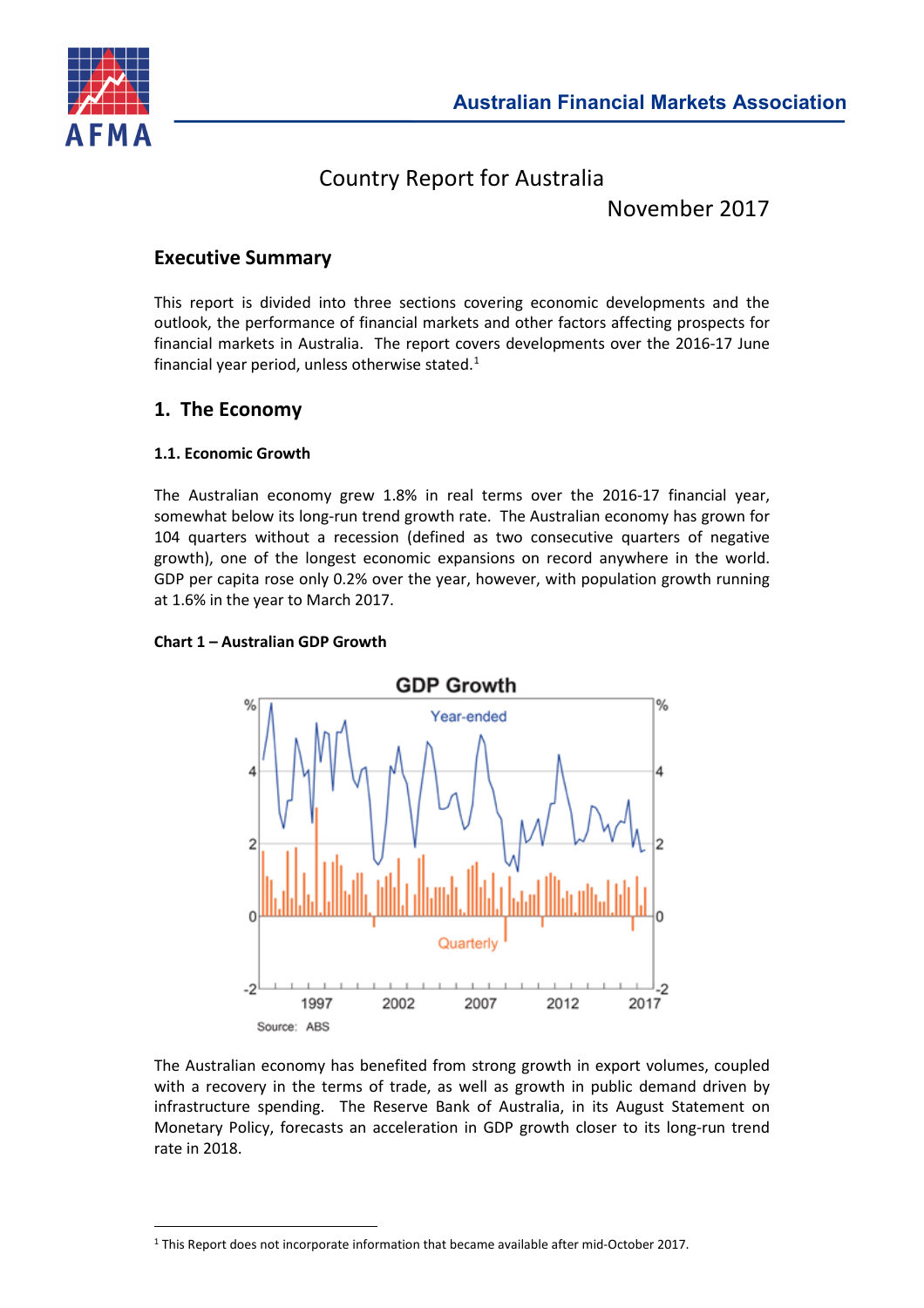

# **RBA Output Growth Forecasts: Year-Ended Basis (%)**

|                 | <b>Jun 2017</b> | <b>Dec 2017</b> | <b>Jun 2018</b> | <b>Dec 2018</b>  | <b>Jun 2019</b> | <b>Dec 2019</b> |
|-----------------|-----------------|-----------------|-----------------|------------------|-----------------|-----------------|
| <b>Real GDP</b> | 1.8             | $2 - 3$         | $2.5 - 3.5$     | $\mid$ 2.75-3.75 | $3 - 4$         | $3 - 4$         |
| Growth          |                 |                 |                 |                  |                 |                 |

### **1.2. Political Developments**

The Liberal-National Coalition government has a slim majority in the House of Representatives and does not hold a majority of seats in the Senate, which is in a position to reject or amend legislation. Consequently, it has been challenge for the Government to progress its full legislative agenda.

In the 2016–17 Budget, the Government announced that it intended to progressively reduce the corporate tax rate from 30 per cent to 25 per cent and the associated legislation received Royal Assent on 19 May 2017. The full tax cut will not be extended to all corporate entities until 2026-27.

# **1.3. The Financial Services Industry**

The financial and insurance services sector outperformed the economy as a whole and most other sectors, with growth of 4.5% over the year. Employment in the sector fell from 435,800 people in May 2016 to 433,500 in May 2017. The sector remains the largest industry in the market sector of the Australian economy and has outperformed in terms of multi-factor productivity growth over the last 25 years.

#### **1.4. Exchange Rates**

The Australian dollar exchange rate largely tracked US dollar developments through the year while volatility in global foreign exchange markets was at historically low levels.



# **Chart 2 – AUD TWI**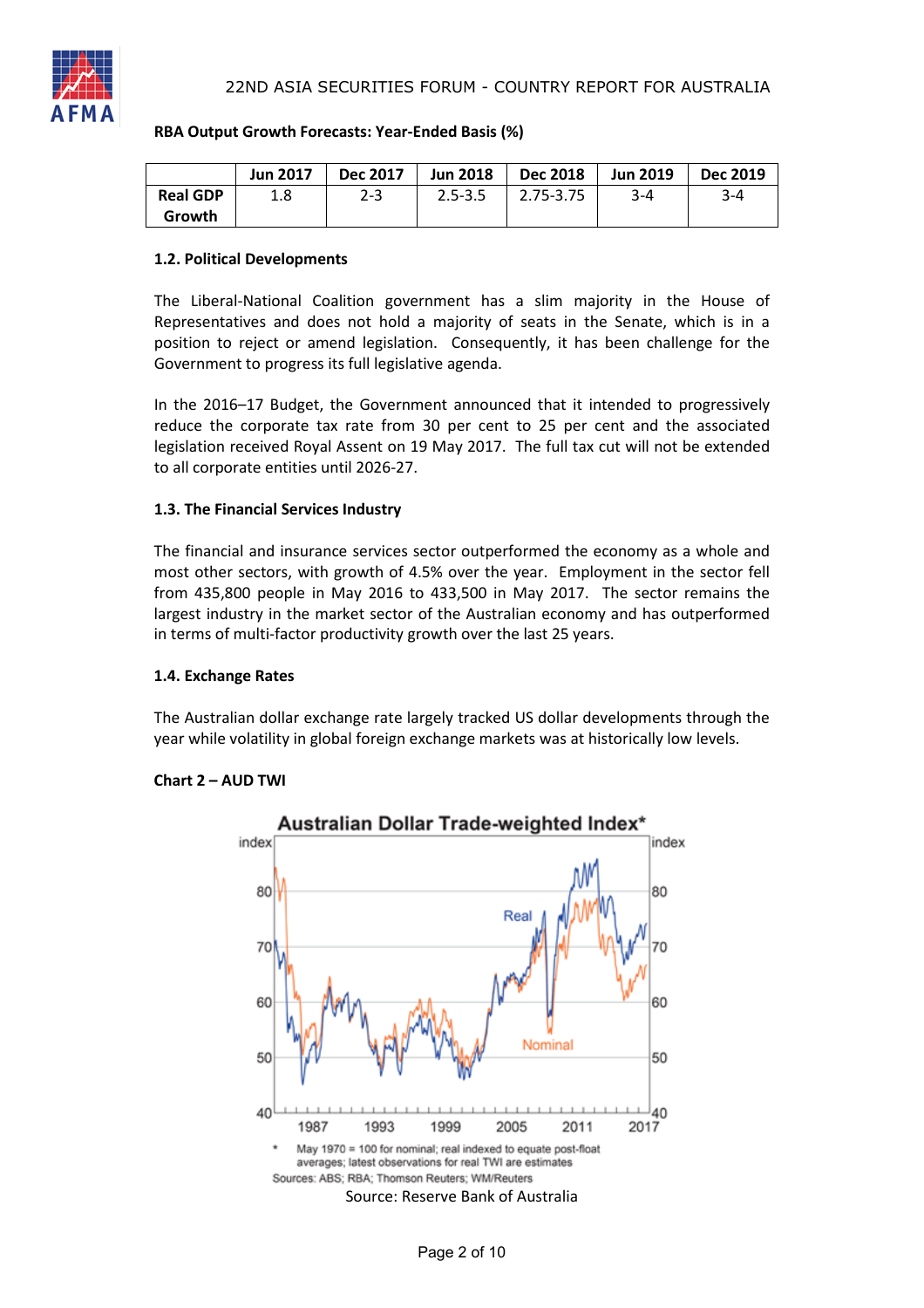

The Australian dollar was generally supported by higher commodity prices and the terms of trade, which rose 14.9% over the year on a national accounts basis. Interest rate differentials offered less support, with the Australia-US 10 year bond spread on a narrowing trend for much of the year, although the spread widened again into financial year-end, supporting a late rally in the currency that has persisted into the 2017-18 financial year. Also supporting the currency is a narrowing in the current account deficit to its lowest share of GDP since 1979. This has reduced Australia's external funding requirement and the associated capital inflows.

Foreign exchange turnover for 2016-17 fell by nearly 9% over 2016-17 to \$A37 trillion and remains below its pre-GFC peak of \$A47 trillion in 2006-07. Weakness was seen across AUD and non-AUD turnover and spot, swap and forward markets. Only non-AUD swap and forward markets saw an increase in turnover. With AUD maintaining a narrow range against major currency pairs over the year, hedging demand was reduced and this was reflected in market turnover.

# **1.5. Inflation**

Inflation accelerated modestly from a rate of 1.0% for the year-ended June 2016 to 1.9% for the year-ended June 2017. Inflation has been below the RBA's 2-3% medium-term target range since the end of 2014. The forecasts contained in RBA's August 2017 Statement on Monetary Policy do not have inflation returning comfortably to the midpoint of the target range until mid-2019.



### **Chart 3 – CPI**

Australia has shared in the global trend to lower inflation, despite improving labour markets and reduced spare capacity in the economy.

# **RBA Inflation Forecasts: Year-Ended Basis (%)**

|                      | Jun<br>2017 | <b>Dec 2017</b> | <b>Jun 2018</b> | <b>Dec 2018</b> | <b>Jun 2019</b> | <b>Dec 2019</b> |
|----------------------|-------------|-----------------|-----------------|-----------------|-----------------|-----------------|
| <b>CPI Inflation</b> | 1.9         | $1.5 - 2.5$     | 1.75-2.75       | 1.75-2.75       | $2 - 3$         | 2-3             |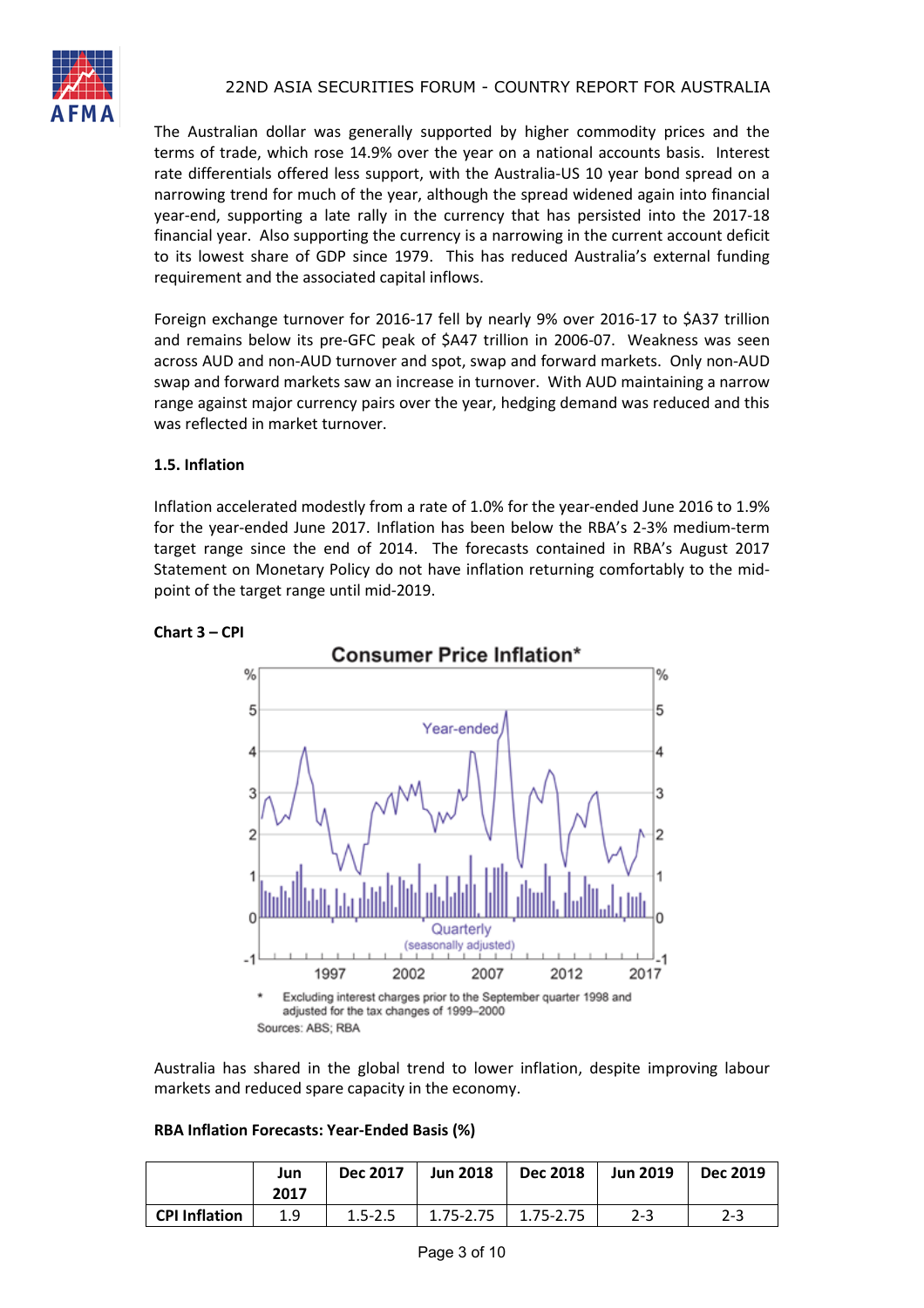

#### **1.6. Government Finance, Balance of Payments and the Labour Market**

The Federal Government's 2017-18 Budget estimated a 2016-17 Budget deficit of \$A37.6 billion or 2.1% of GDP, the ninth consecutive year of budget deficits. The continued run of underlying cash deficits has seen net debt increase from 18.5% to 18.6% of GDP in 2016-17, with a peak of 19.8% of GDP projected for 2018-19.

The current account deficit narrowed to its lowest share of GDP since December 1979 at 0.8% of GDP in December 2016, reflecting strong growth in export volumes and an improved terms of trade, although the deficit has widened since to 2.1% of GDP for the year-ended June on the Australian Bureau of Statistics measure. China continues to dominate Australia's trade in goods and services, while the US and UK dominate direct investment and portfolio flows.

#### **Chart 4 – Exports by Destination**



The labour market shows solid employment growth, but with the unemployment rate ending the 2016-17 year almost steady at 5.7%. Average earnings growth on a national accounts basis has been at multi-decade lows, consistent with the global trend to subdued wages growth despite firming labour markets. The combination of low inflation and low productivity has weighed on wages growth.

٥,

R

6



**Chart 5 – Unemployment Rate**

Page 4 of 10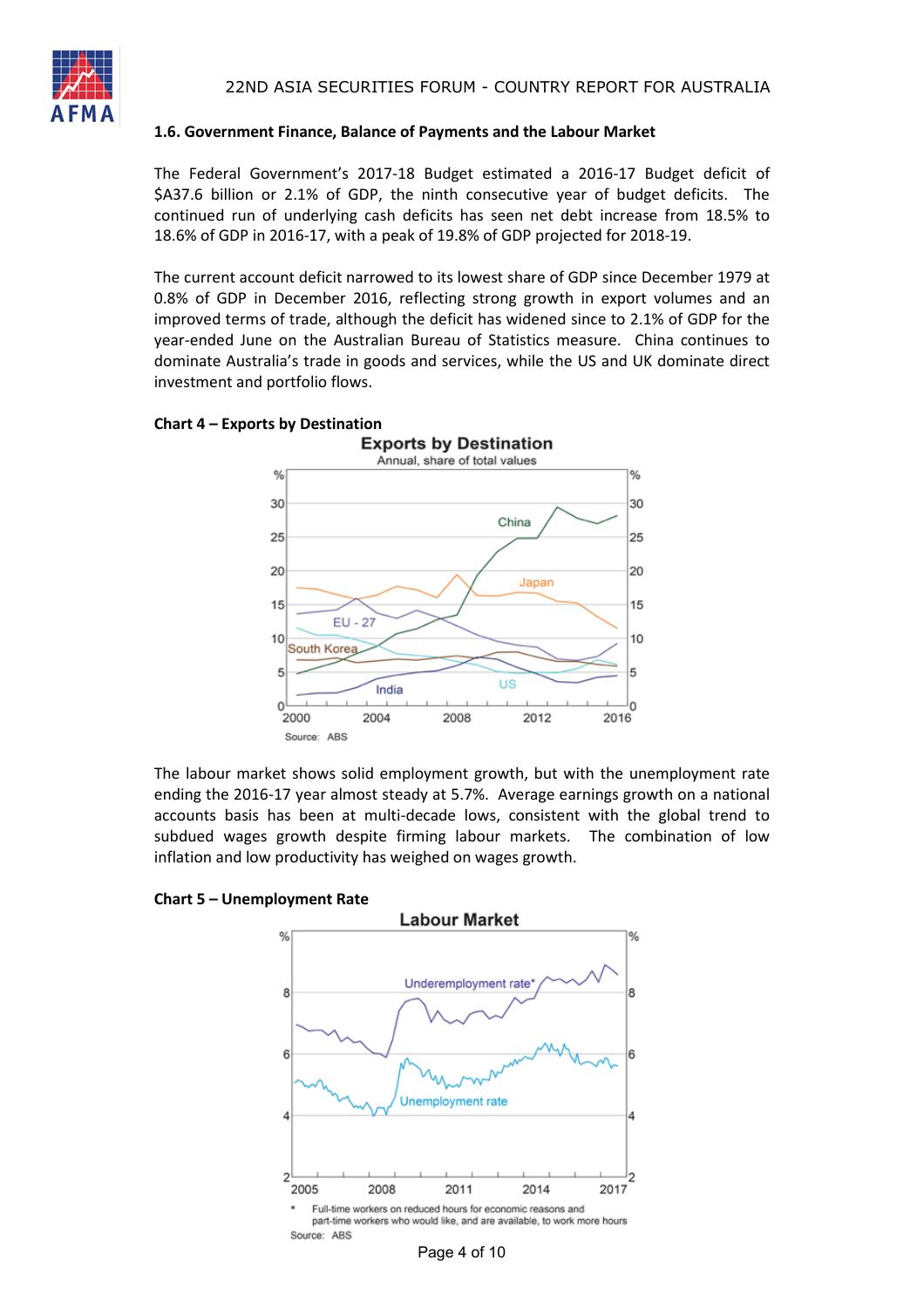

# **2. Outline of the Securities Markets**

### **2.1. Price Trends of Equities**

The S&P/ASX 200 price index rose 9.3% through the 2016-17 year, underperforming US and global share price indices, while the corresponding total return index (including reinvested dividends) was up 14.1%. With a year-end index value of 5,721, the market was still left trading well below its all-time highs.

### **Chart 6 – Australian Share Prices v US and Global**



Source: Reserve Bank of Australia

The Australian equity market shared in the global trend to lower volatility, with the S&P/ASX 200 VIX measure of volatility averaging lower levels than in 2015-16. Average domestic market capitalisation rose 9.8% to \$1,747 billion. The primary market saw a 24.8% decline in cash equity raisings, although the number of companies with quoted securities rose 1.8% to 2,051. The daily average of value traded on ASX and Chi-X rose 13.8% to \$6.8 billion while the daily average number of trades rose 22.3% to 1.6 million. A record 1.7 million trades were matched on 9 November 2016 as Donald Trump was elected President of the United States. Average trade size continued to fall, to stand at \$4,134.

ASIC reported in August 2016 that the Australian equities market exhibits a high level of market cleanliness and fares well by international comparison. ASIC's 'Review of Australian equity market cleanliness' found that insider information and the loss of confidentiality ahead of material announcements has declined over the last decade.

Australia continues to have one of the world's highest rates of share ownership. One of the key findings from the ASX sponsored 'Australian Investor Study 2017' is that 37% of adult Australians (6.9 million people) hold investments available through a financial exchange – up slightly on the 36% from the last survey in 2014.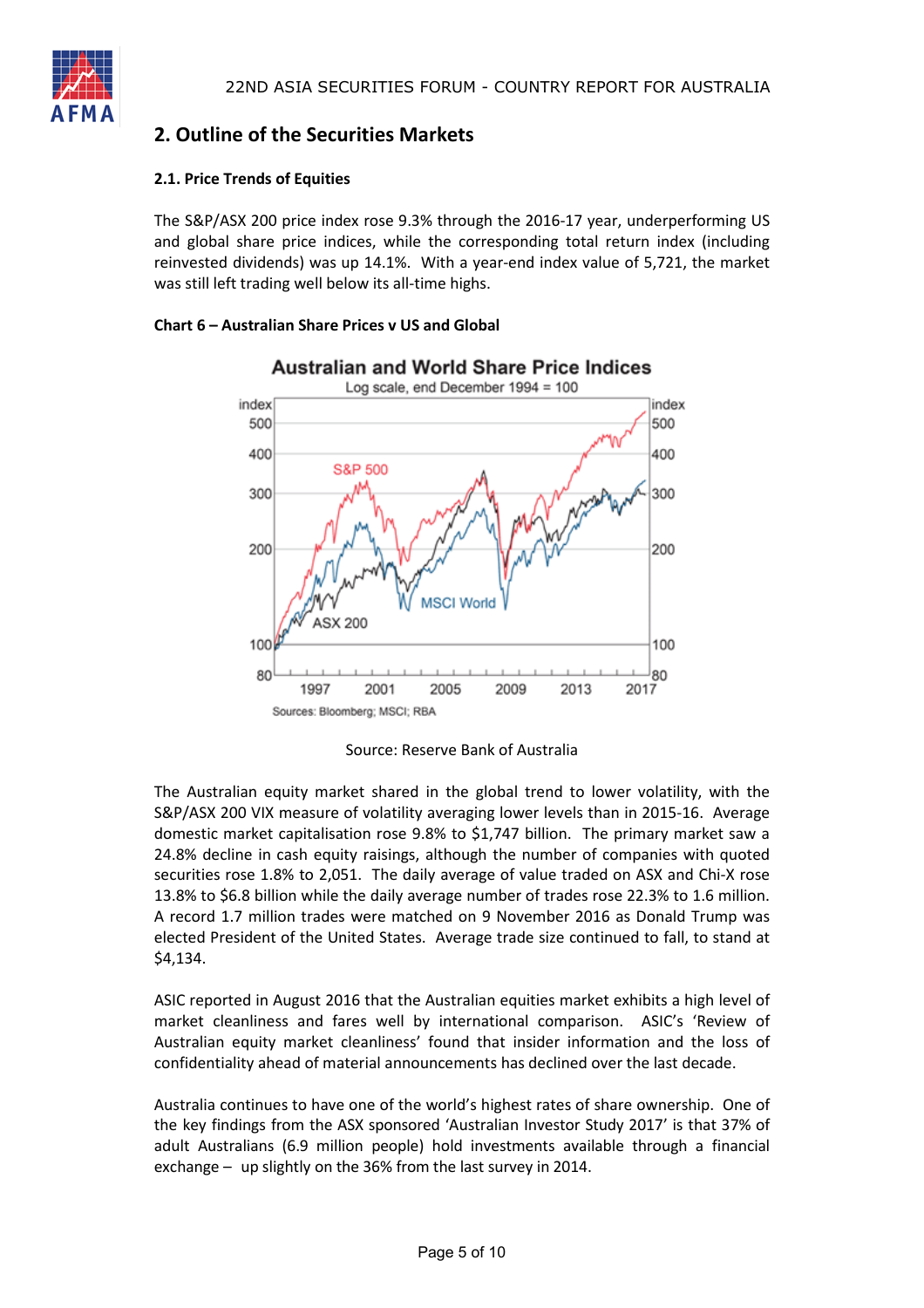

### **Chart 7 – Australian Net Equity Raisings**



## **2.2. Trends in Interest Rates**

The Reserve Bank of Australia lowered its official cash rate by 25 basis points at its August 2016 Board meeting to a new record low of 1.5% as inflation remained below the 2-3% medium-term target range, helping set the tone for the short-end of the Australian yield curve to start the year.

#### **Chart 8 – Cash Rate**



Page 6 of 10 Australian government bond yields trended higher into the end of calendar 2016 and peaked in mid-March 2017, reflecting trends in global debt markets, before declining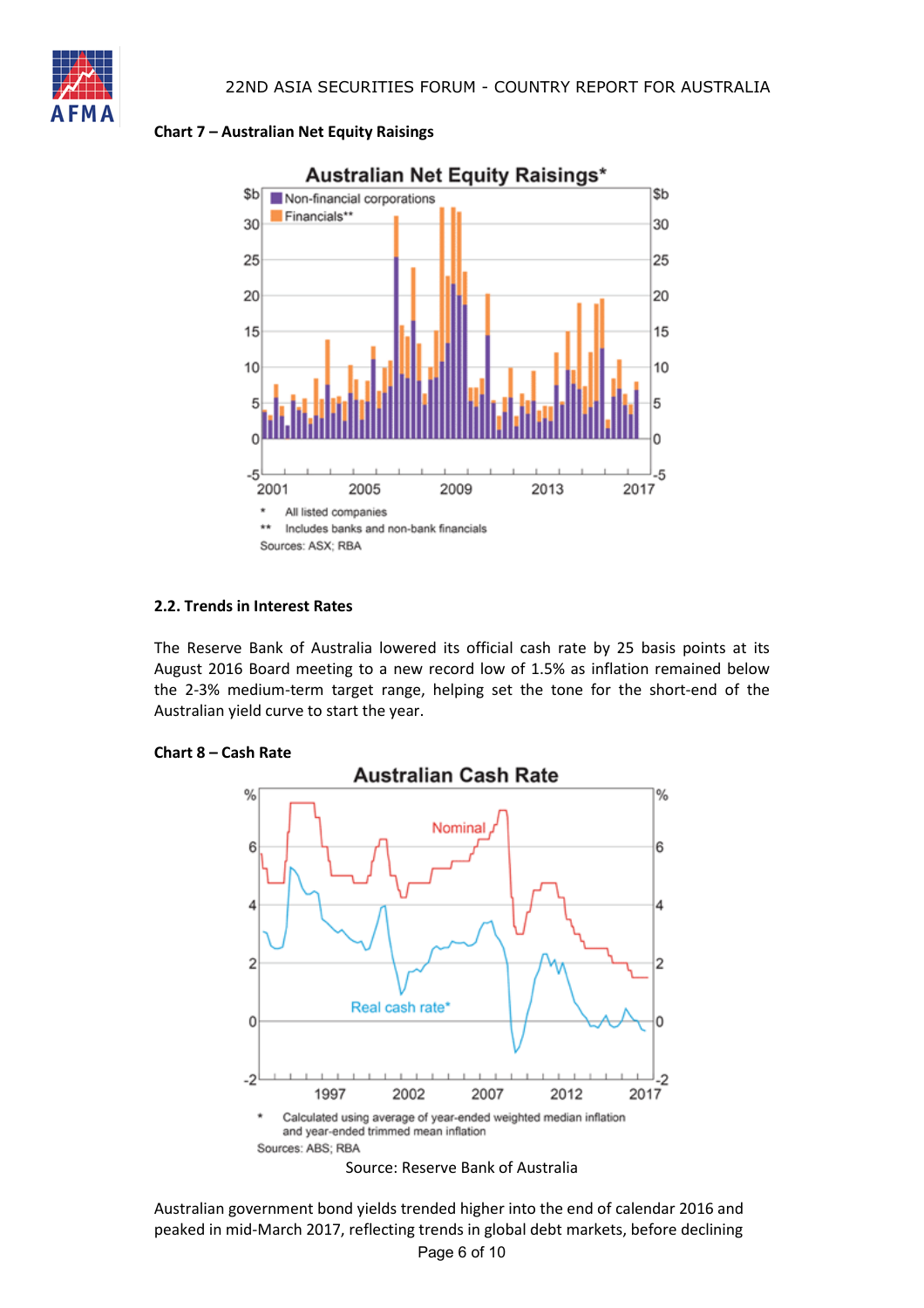into the end of the financial year. The 10-year bond yield began the year at 1.96% rose to peak just under 3.00% before ending the year at 2.6%. The yield curve followed a similar pattern, steepening into March 2017 before flattening again to end the year at 78 basis points on the 10-year/2-year spread.

Research by the Australian Office of Financial Management suggests that the secular decline in Australian government bond yields has primarily been driven by a falling term premium, a trend also seen in overseas bond markets. The term premium is estimated to have been negative over 2016-17, implying investors do not see additional risk in investing in long-term versus short-dated Australian government debt securities.

#### **2.3. Activity Levels in the Markets for Stocks and Bonds**

Trading activity on the principal secondary market for equities, the ASX, increased by 3.5% versus 2015/16 to just under \$1.25 trillion while on the secondary market, Chi-X, turnover rose by 13.6% to \$295.2 billion. Overall secondary market turnover rose 5.3% to \$1.542 trillion. With an average domestic market capitalisation of \$1.747 trillion, the overall market liquidity ratio was 88%.

According to the AOFM, turnover in Australian Treasury Bonds for 2016-17 was \$1,079,057 million. Turnover in Treasury Indexed Bonds was \$42,082 million. Governments and corporates maintained strong issuance profiles for government and non-government debt securities.



# **Chart 9 – Bond Issuance**

Sources: ABS; AOFM; RBA; State Treasury Corporations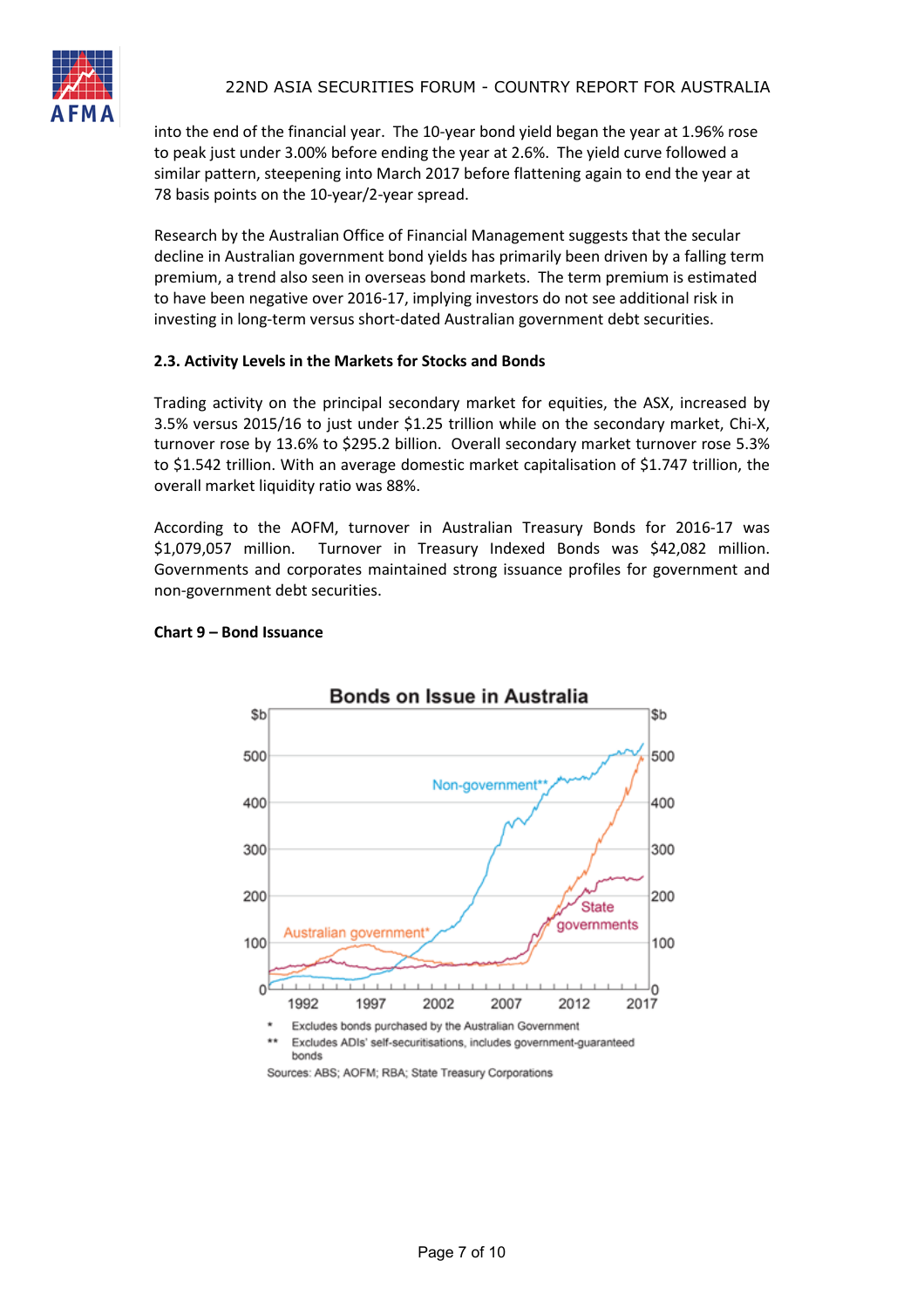

# **3. Prospects for the Securities Industry**

## **3.1. Equities Market Infrastructure**

The ASX is planning for the replacement of the system that underpins post-trade processes of Australia's cash equity market, known as CHESS (the Clearing House Electronic Subregister System), which is over 20 years old. The replacement program is an important element of ensuring that ASX's core clearing and settlement infrastructure for cash equities meets international best practice, and that its performance, resilience, security and functionality continue to meet the needs of its users.

ASX announced in January 2016 that it had selected a vendor, Digital Asset Holdings (DAH), to develop a potential CHESS replacement based on a private 'permissioned' distributed ledger technology (DLT) system. Working with DAH, ASX has developed a working prototype of the DLT system. ASX has engaged in a market-wide consultation process to ensure it understands what users want from a replacement system, and that it meets the highest security, resilience and performance standards. ASX is on track to make an assessment on the suitability of DLT technology towards the end of 2017.

### **3.2 Financial Institution Culture Regulation**

The Australian financial regulators have heightened their focus on the operating culture of financial institutions. The Government is strengthening the powers of the Australian Prudential Regulation Authority (APRA) through the introduction of the 'Banking Executive Accountability Regime' (BEAR) announced in this year's Federal Budget. The regime strengthens APRA's abilities to impose civil penalties and dismiss bank executives for poor conduct, and requires a significant share of executives' incentive remuneration to not vest for at least four years. Under the regime, accountable executives must be appointed in relation to an authorised deposit taking institution's (ADI) banking business, as well as non-banking business.

Another stream of work is this area is a proposal to strengthen ASIC's power to ban individuals from providing financial services. Currently, ASIC can prevent a person from providing financial services (for example, where the individual has breached a financial services law) but cannot prevent them from managing a financial firm. Nor can ASIC remove individuals involved in managing a firm that may have a culture of noncompliance. The Government is consulting on proposals to ensure that ASIC can take appropriate action to ban senior managers from managing financial services businesses.

#### **3.3. Professional Standards for Financial Advice**

The Government has established the Financial Advisers Standards and Ethics Authority (FASEA) to implement the statutory professionalism framework for retail financial advisers that will commence from 1 January 2019. Board members and a CEO were appointed during the year. FASEA has announced that its first task will be to develop a framework for accrediting providers of approved degrees for new industry entrants.

#### **3.4 Industry Professionalism Initiative**

The financial markets industry in Australia has a long standing program through AFMA to support professionalism in financial markets and to promote a positive industry culture. Australia's financial markets are fundamentally sound have performed well in serving their economic purpose of facilitating efficient capital allocation. Nonetheless,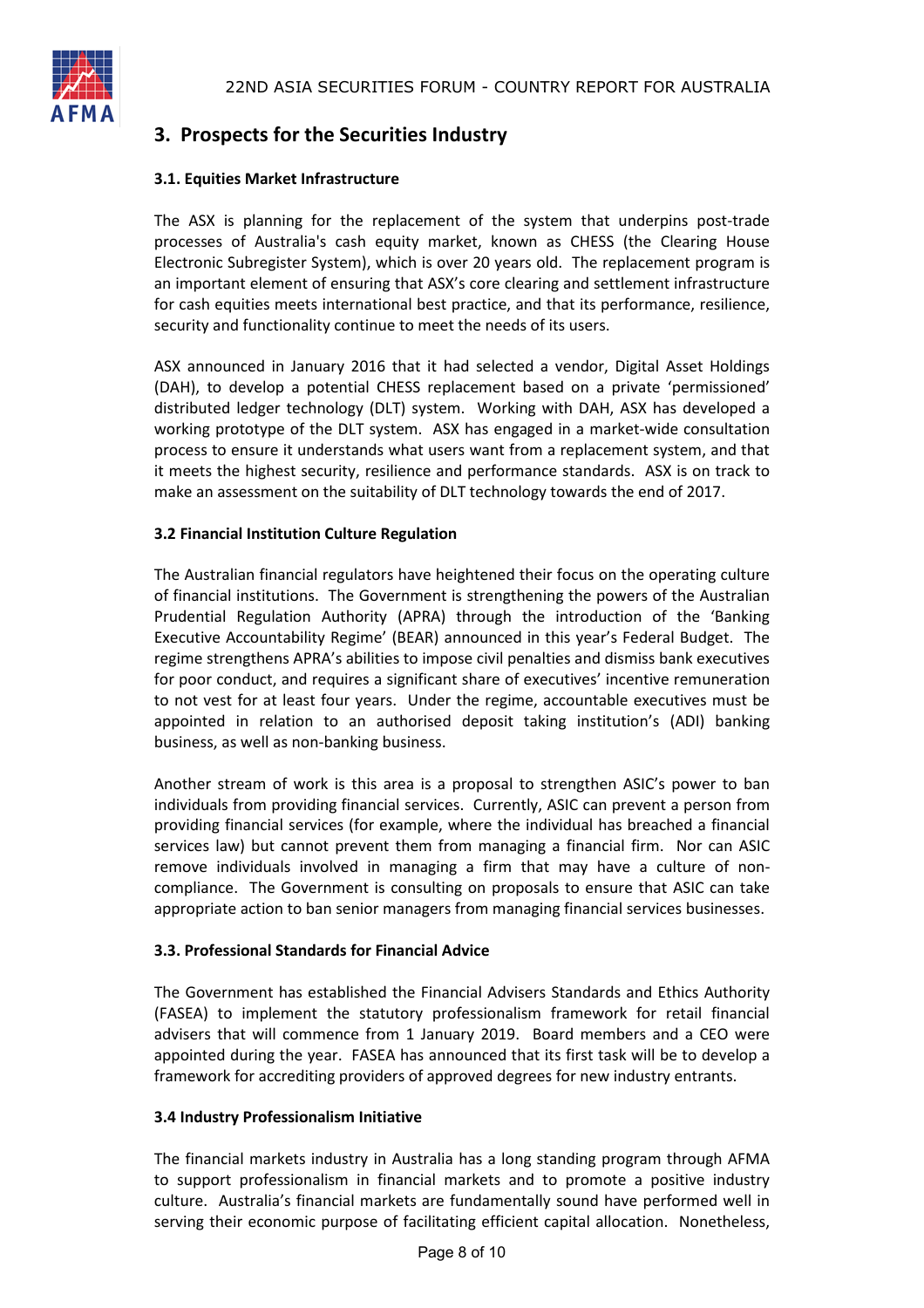

having regard to the evolving nature of the industry and a general desire to address any emerging weaknesses, AFMA has been leading an industry initiative to strengthen the collective industry processes to further the objective of professionalism. The statutory framework referred to in 3.3 only applies to retail financial advice and not more broadly to financial markets.

The initiative takes account of the official sector's statements on industry culture, both in Australia and in key overseas jurisdictions, and broader stakeholder expectations of fair and efficient financial markets. The key components were settled after an extensive consultation process with members during the year and include:

- A Professionalism Committee to centralise senior oversight of AFMA's professionalism activities in relation to conduct standards processes and accreditation/training.
- Conduct standards that provide more extensive guidance on what constitutes good market practice. The standards will appropriately reflect international best practice, where this has been set out as an accepted standard.
- AFMA accreditation of individuals in our industry that incorporates more extensive and better designed conduct training, including guidance on market practice given in AFMA's conduct standards. In addition, the pathways to satisfy technical competencies will be opened up.

Implementation of the professionalism program is now being progressed.

### **3.5. FX Global Code of Conduct**

The FX Global Code of Conduct, launched in May 2017 has been well received in the Australian market. The FX Code's guidance applies to the everyday conduct of business in the FX market and will support the integrity and effectiveness of the market. The Deputy Governor of the Reserve Bank of Australia was one of the main architects of the Code. The FX Code aligns well with AFMA's a program of work to support the professionalism of business in Australia's financial markets.

#### **3.6. Industry Funding of Regulators**

The Government has introduced new laws that change the way ASIC is funded by requiring industry participants to fund ASIC's operations. The rationale for an industry funding model is to provide greater stability and certainty in ASIC's funding, and to ensure that it is adequately resourced to carry out its regulatory mandate.

Regulated entities have been categorised into 48 subsectors across all corporate entities subject to the Corporations Act, auditors, insolvency practitioners, credit licensees, Australian financial service licensees, market operators and participants, and other regulated entities and individuals. ASIC's regulatory costs will be allocated among these subsectors through either a flat levy or a graduated levy, or a combination of the two. In 2017–18, about 64% of ASIC's total budgeted resources of \$388 million will be recovered through levies on industry.

#### **3.7. Interest Rate Benchmark Developments**

Australia is well placed with the framework for interest rate benchmark reform that the the Financial Stability Board has provided. Australia has established a risk free rate (the